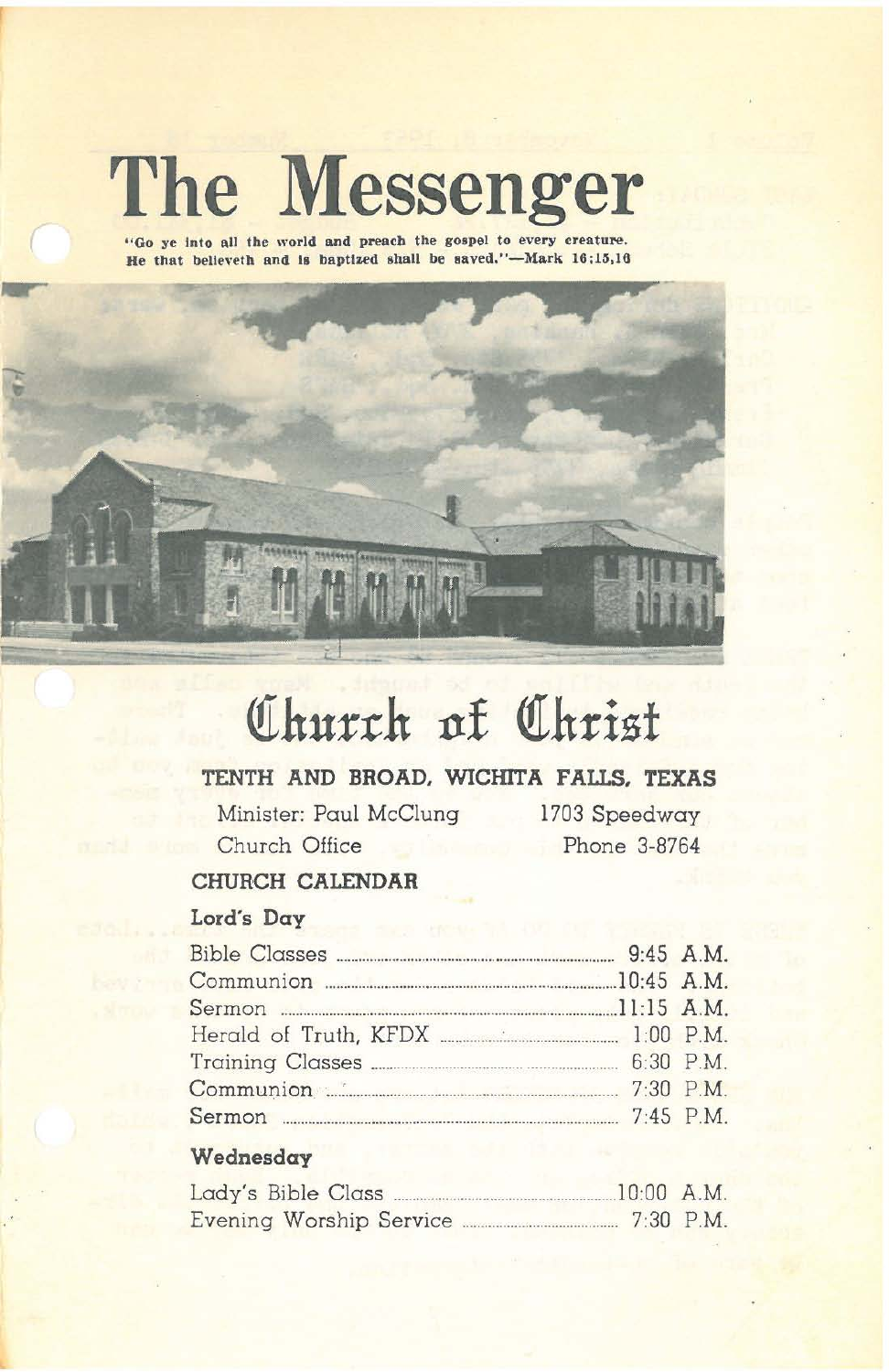Vclume 1 November 8, 1953 Number 18

LAST SUNDAY:

Contribution - \$1,127.24 Bible School Attendance - 575 Goal - 750 Budget - \$1,341.00

ADDITIONS during the past week, all by baptism, were: 'Mrs. Otis G. Hankins, 2709 Holliday ,Carl **B.** Lakso, 3755 Stu. Sqd., SAFB Preston Posey, 3755 Stu. Sqd., SAFB "Frank T. Daughty, Jr., 3755 Stu. Sqd., SAFB ,HarIa Jean Ledbetter, 2111 Indian Hts., Ph. 3-2690 :, Jimmie Adams, 3755 stu. Dqd. SAFB

People continue to obey the Gospel and respond in other ways to the invitation. We extend a hearty welcome to these new members. All of us should make them feel at home in the Lord's family.

THERE ARE PEOPLE all around us who are interested in the Truth and willing to be taught. Many calls are being received, indicating such an attitude. There may be someone in your neighborhood who is just waiting for a friendly word and an invitation from you to attend our services. Now is the time for every member of the church to put forth a special effort to save the lost in this community. You can do more than you think.

THERE IS PLENTY TO DO if you can spare the time...Lots of extra office work and other odd jobs around the building. The card holders for the pews have arrived and it will take plenty of man power to do this work. Check with Bro. Morris Robinson.

THE NEW CHURCH DIRECTORY letters are ready for mailing. Please complete the "Information Sheet", which you will receive with the letter, and return it to the church office as soon as possible. Each member of the congregation must complete one before the directory can be printed. That is the only way we can be sure of up-to-date information.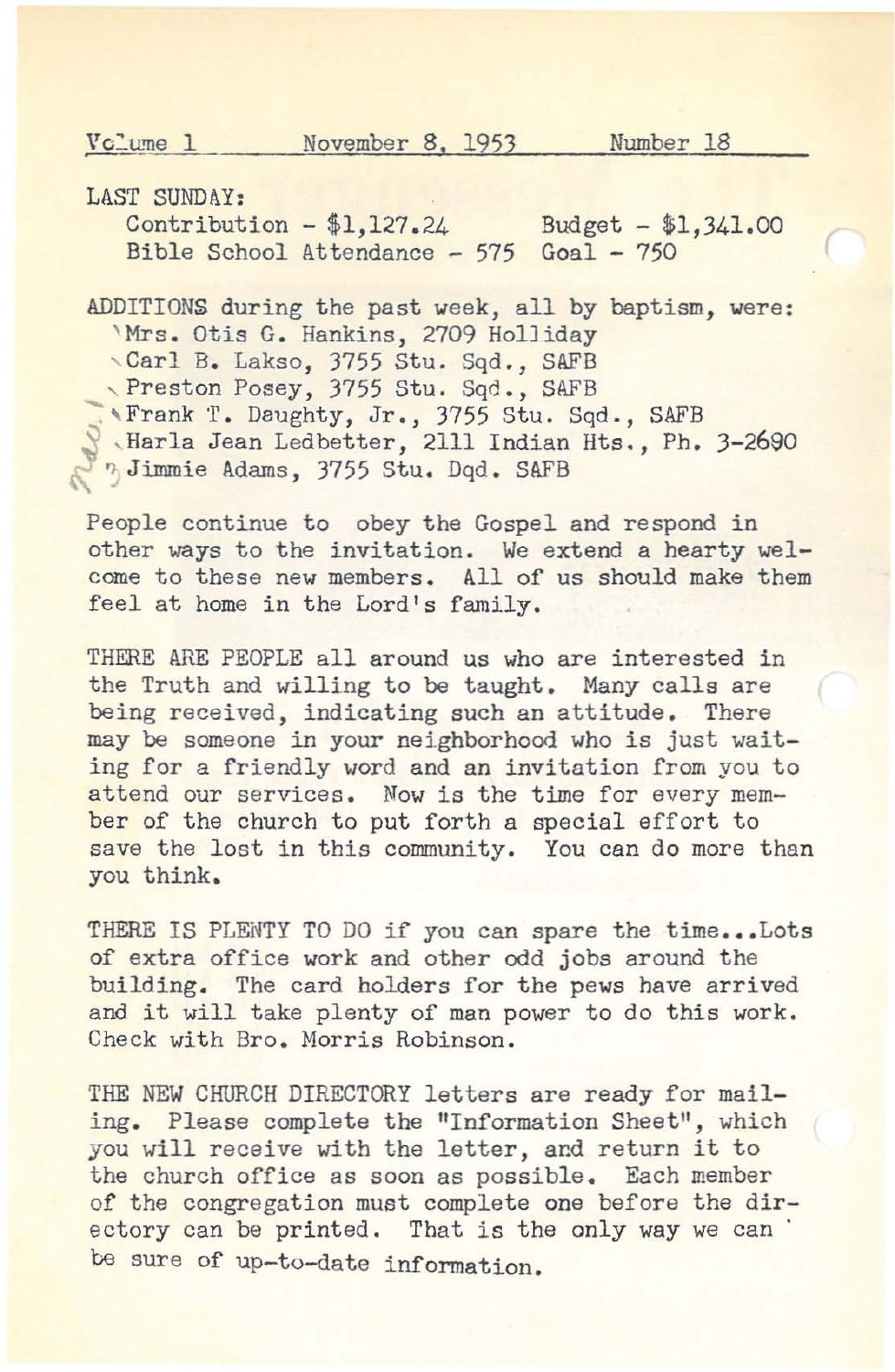THE INFORMATION SHEET referred to above is three-fold in purpose: 1.It will make possible the new Church directory. 2.It will bring up to date information needed by Bro. McClung, Elders, Deacons, and other leaders in planning the work. 3. It will supply valuable "family information" which is needed so badly by the Minister of Education, supervisors, and the teachers. You will render a valuable service in this congregation by giving your special attention and cooperation to the letter and form which you will **receive.**

THE CLASS FOR NEW CONVERTS, which is being conducted by Bro. McClung each Monday night at 7:30, started : last week with 19 in attendance. The class was planned for 30 minutes of lecture and 30 minutes of open forum, but the interest was so great in the first class that it lasted for almost two hours. An hour of fellowship in the basement following the class turned out to be another hour of Bible discussion. This class is open to all who have come into the Church during recent months, and who feel the need for such study.

FATHERS AND MOTHERS, it has been estimated that 85% of those who render obedience in the Gospel come frow our Bible classes. This is probably a conservative estimate. One of the easiest and one of the most important steps you can take for your child is to bring him to Bible classes. Your child has faith in you. Be sure and stay for class yourselves. All of us need to study the Bible.

THE FAITH VILLAGE letters, which set forth our part and obligations in helping to establish the new congregation, whould have been received by every family in the congregation by now. Every member should desire a part in this work. November 15th, is the day set for these additional donations. If that is not. convenient, please fill in one of the cards, setting forth your desires. This is a real opportunity in the Lord's work.